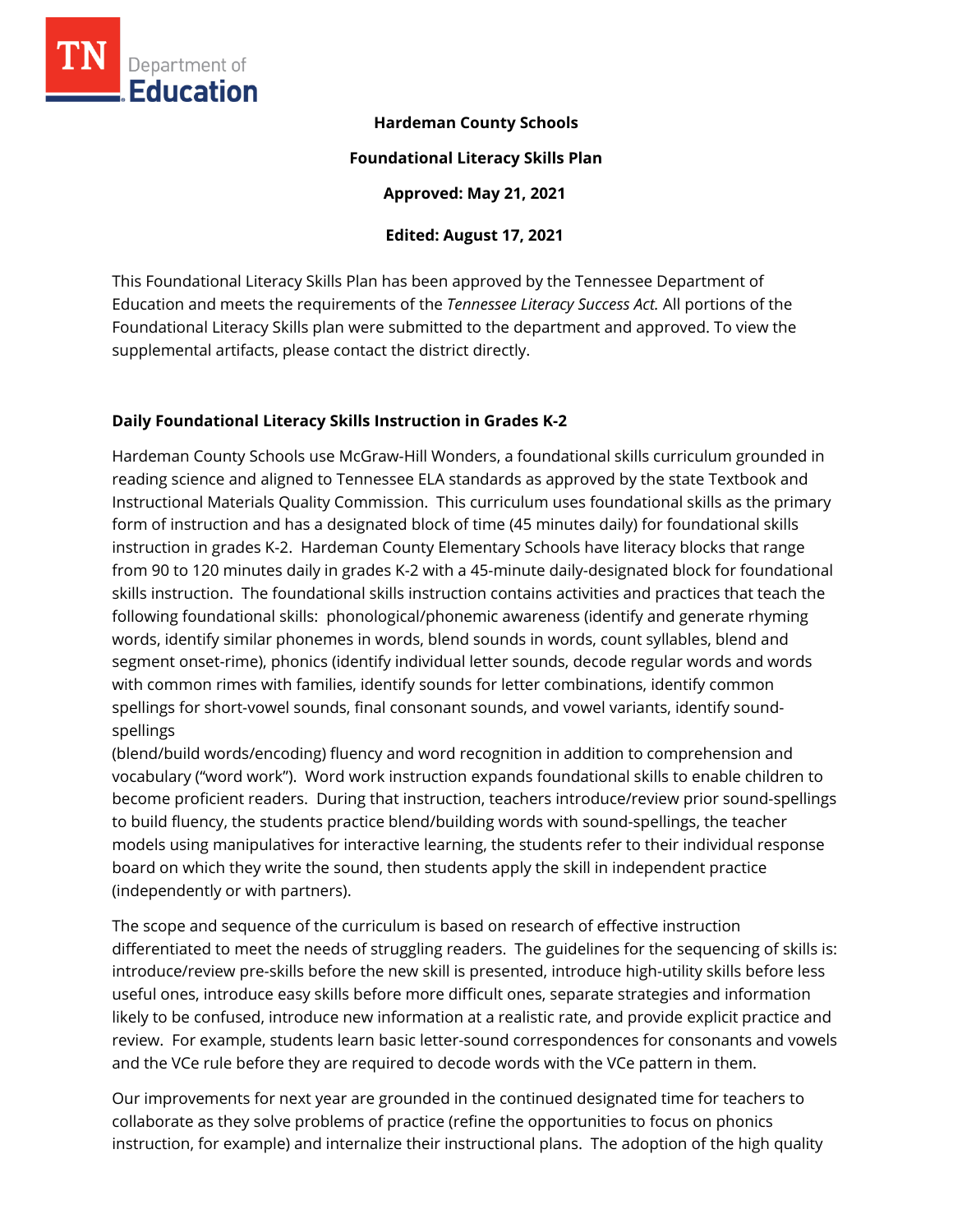Department of Education

instructional material has had an impact on how teachers prepare their delivery of instruction. Teachers are provided with a plethora of resources and are no longer having to seek and find materials and resources to use within their classrooms. With the incorporation of high-quality materials, teachers are able to design authentic experiences within their classrooms to enhance student success.

## **Daily Foundational Literacy Skills Instruction in Grades 3-5**

Our district has an integrated literacy block for grades three through five grounded in reading science aligned to Tennessee ELA standards. The district adopted McGraw-Hill Wonders for Grade three, four, and five. The curriculum materials are selected from those approved by the state Textbook and Instructional Materials Quality Commission. During the integrated ELA block that meets an evidence-based approach to applying foundational skills within daily lessons, our students receive a total of 90 to 120 minutes in third grade, in fourth grade, and in fifth grade of ELA instruction. Although the daily schedule is not the same each day,, all daily instruction includes components of knowledge-building for about 60 minutes per day and foundational skills instruction that includes fluency, grammar, morphology, spelling, and writing for at least 30 minutes per day. The adopted curriculum also engages students in work around fluency, vocabulary, and comprehension. The fluency, vocabulary, and comprehension skills are not taught in isolation, but are embedded within the lesson to ensure continuity, cohesion, and connection.

For example, our 4th grade students were taking notes on the lesson, "Remembering Hurricane Katrina". They began by briefly activating prior knowledge and read independently and/or shared reading. After the daily reading (indepedent reading or shared reading on-grade level, complext text), the students amy summarize the content (through a think-pair-share model), unpack the most essential vocabulary ('word work"), respond to a series of scaffolded questions, and write a draft that requires students to develop a sequence of events. Another example, our 3rd graders 3rd graders completed a unit in Wonders that integrated the skills of spelling, dictionary skills, grammar and morphology. Students reviewed and learn spelling rules for example, spelling with "a\_e", and becoming proficient in the application of grammar skills such as part of speech, and affixes. Therefore, foundational skills instruction is embedded in all aspects of this literacy block and is dedicated to developing an overall comprehensive approach sto students literary understanding.

Our improvement for next year are grounded in the implementation of the high quality materials and the integration of literacy skills and knowledge. Teachers will be provided professional development focused on integrated literacy instruction.

# **Approved Instructional Materials for Grades K-2**

McGraw Hill - K-5 Wonders

#### **Approved Instructional Materials for Grades 3-5**

McGraw Hill - K-5 Wonders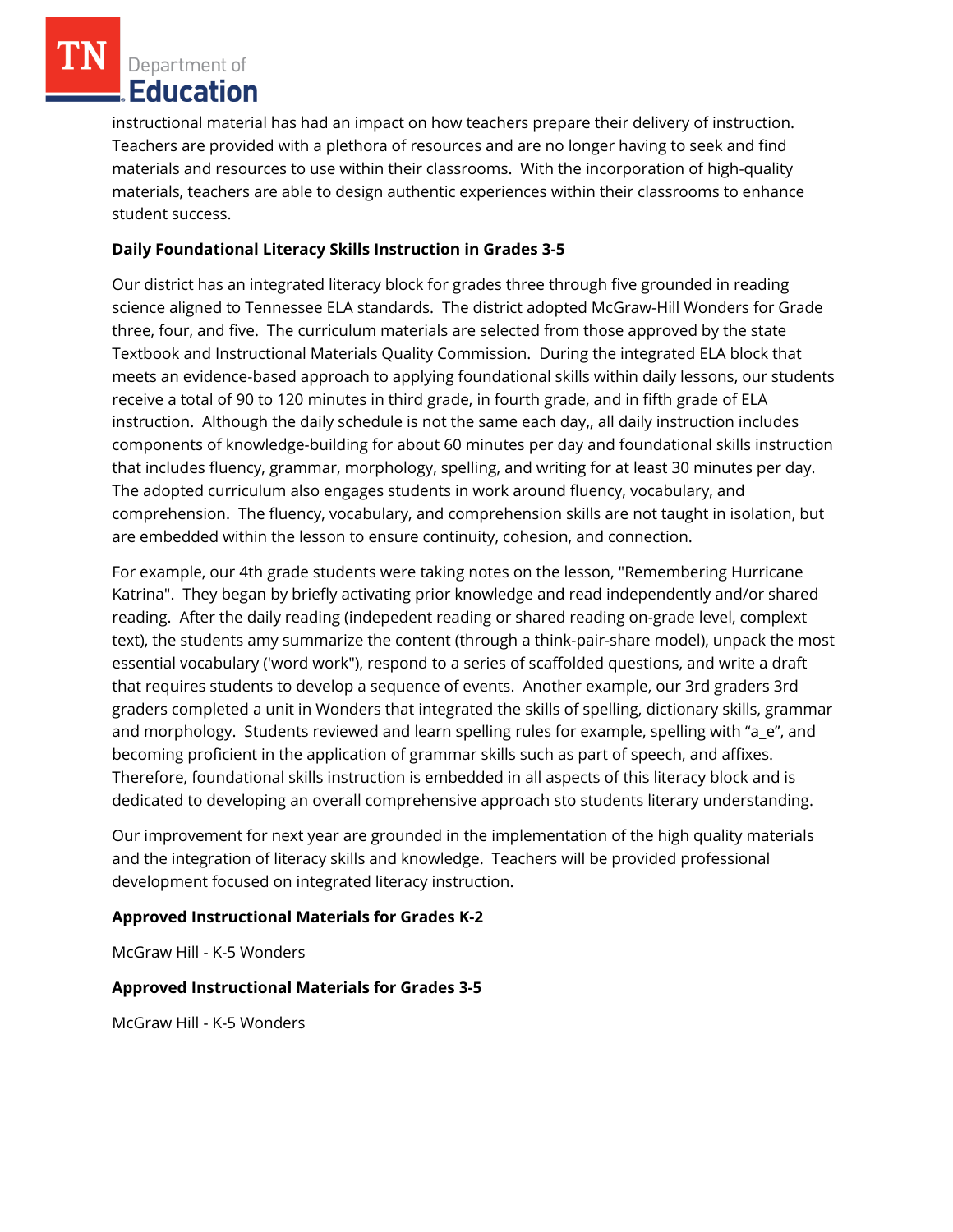Department of **Education** 

# **Universal Reading Screener for Grades K-5. This screener complies with RTI<sup>2</sup>and Say Dyslexia requirements.**

Tennessee Universal Reading Screener

#### **Intervention Structure and Supports**

In the fall, students are given a universal screener to determine which students have a significant reading deficiency or are "at-risk". Our grade-level teachers, coaches/interventionists and school/ district leaders review universal screener data as well as student classroom performance, TCAP results, and teacher observation data is used to determine which students score between the 0-25th percentile. Those students demonstrating need are classified as in need of Tier II or Tier III instruction. Students identified as Tier III are given AIMSWEB for further assessment. Tier II and Tier III students are placed in small group based on deficit area. Students who are placed in Tier II receive intervention daily for at least 30 minutes and are progress monitored every other week. Students who are placed in Tier III receive the most intense intervention daily for at least 45 minutes and are progress monitored weekly.

Students receive daily, explicit instruction in their area of deficit using research-based materials and strategies. For example, Hardeman County Schools utilizes Sounds Sensible and SPIRE reading interventions in grades Kindergarten through fifth grade for students either identified at-risk for a significant reading deficiency or identified with a significant reading deficiency. RTI Data Team Meetings are conducted every 4.5 weeks to evaluate student progress and either continue the intervention, change the intervention or the interventionist, or change the Tier placement.

Students are also screened using additional survey level assessments to determine if they have characteristics of dyslexia. Students who do demonstrate those characteristics receive intensive intervention as outlined in the Say Dyslexia Law using programs that meet the law's requirements. Our district notifies familes of students who demonstrate characteristics of dyslexia and meetings with the families are held to discuss the research-based resources available to support the students' needs.

Hardeman County Schools has a district-wide block time for RTI.

#### **Parent Notification Plan/Home Literacy Reports**

Our district notifies parents in grades K-5 if their child is "at-risk" for or has a significant reading deficiency (as evidenced by students scoring in the 0-25th percentile) immediately after schools complete the fall universal screening. Students' scores are communicated in parent-friendly language that provides a clear explanation of student skill gaps and the depth and extent of student needs. The parents are invited to meet and discuss what intervention their child(ren) will receive and the amount of time each day the student will receive services. This is coupled with a description of the importance of being able to read by the end of 3rd grade.

The district defines how students are assessed assessed and what a "significant reading deficiency" is. Parents are subsequently notified of their child's progress, or lack of progress, after the first 4.5